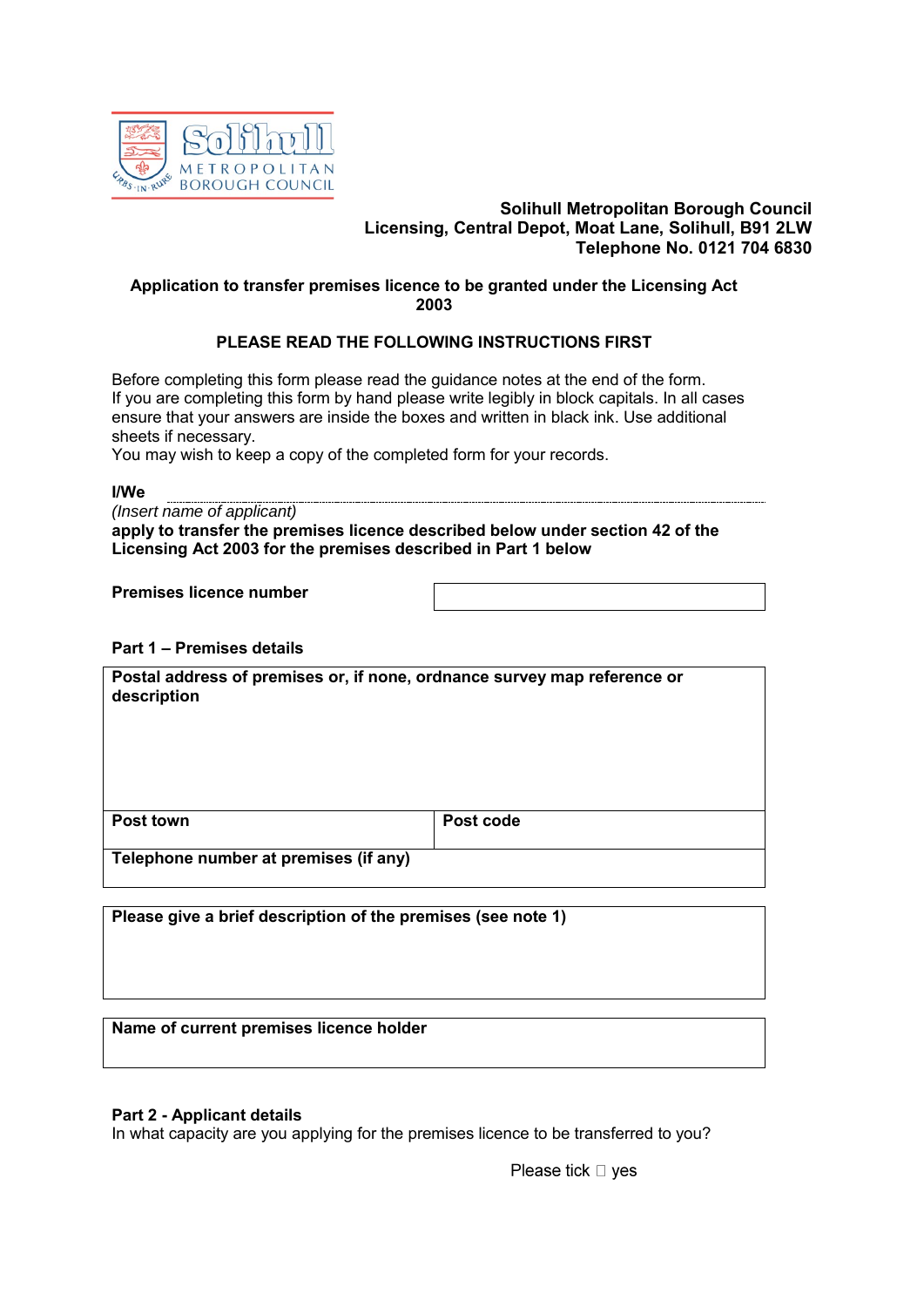| <b>Mrs</b><br><b>Miss</b><br>Ms<br><b>First names</b><br>Surname                                                                                                                            | Other title<br>(for example, Rev) |  |  |  |
|---------------------------------------------------------------------------------------------------------------------------------------------------------------------------------------------|-----------------------------------|--|--|--|
| (A) INDIVIDUAL APPLICANTS (fill in as applicable)<br>Mr                                                                                                                                     |                                   |  |  |  |
|                                                                                                                                                                                             |                                   |  |  |  |
| $\circ$                                                                                                                                                                                     |                                   |  |  |  |
| statutory function or<br>$\circ$<br>a function discharged by virtue of Her Majesty's prerogative                                                                                            |                                   |  |  |  |
| I am making the application pursuant to a                                                                                                                                                   |                                   |  |  |  |
| I am carrying on or proposing to carry on a business which involves<br>the use of the premises for licensable activities; or                                                                |                                   |  |  |  |
|                                                                                                                                                                                             | Please tick $\square$ yes         |  |  |  |
| *If you are applying as a person described in (a) or (b) please confirm:                                                                                                                    |                                   |  |  |  |
| h) the chief officer of police of a police force in<br><b>England and Wales</b>                                                                                                             | please complete section (B)       |  |  |  |
| ga) a person who is registered under Chapter 2 of<br>Part 1 of the Health and Social Care Act 2008<br>(within the meaning of that Part) in respect of an<br>independent hospital in England | please complete section (B)       |  |  |  |
| g) an individual who is registered under Part 2 of<br>the Care Standards Act 2000 (c14) in respect of<br>an independent hospital in Wales                                                   | please complete section (B)       |  |  |  |
| f) a health service body                                                                                                                                                                    | please complete section (B)       |  |  |  |
| e) the proprietor of an educational establishment                                                                                                                                           | please complete section (B)       |  |  |  |
| d) a charity                                                                                                                                                                                | please complete section (B)       |  |  |  |
| c) a recognised club                                                                                                                                                                        | please complete section (B)       |  |  |  |
| iv. other (for example a statutory corporation)                                                                                                                                             | please complete section (B)       |  |  |  |
| iii. as an unincorporated association or                                                                                                                                                    | please complete section (B)       |  |  |  |
| ii. as a partnership (other than limited liability)                                                                                                                                         | please complete section (B)       |  |  |  |
| b) a person other than an individual *<br>as a limited company/limited liability<br>partnership                                                                                             | please complete section (B)       |  |  |  |
|                                                                                                                                                                                             |                                   |  |  |  |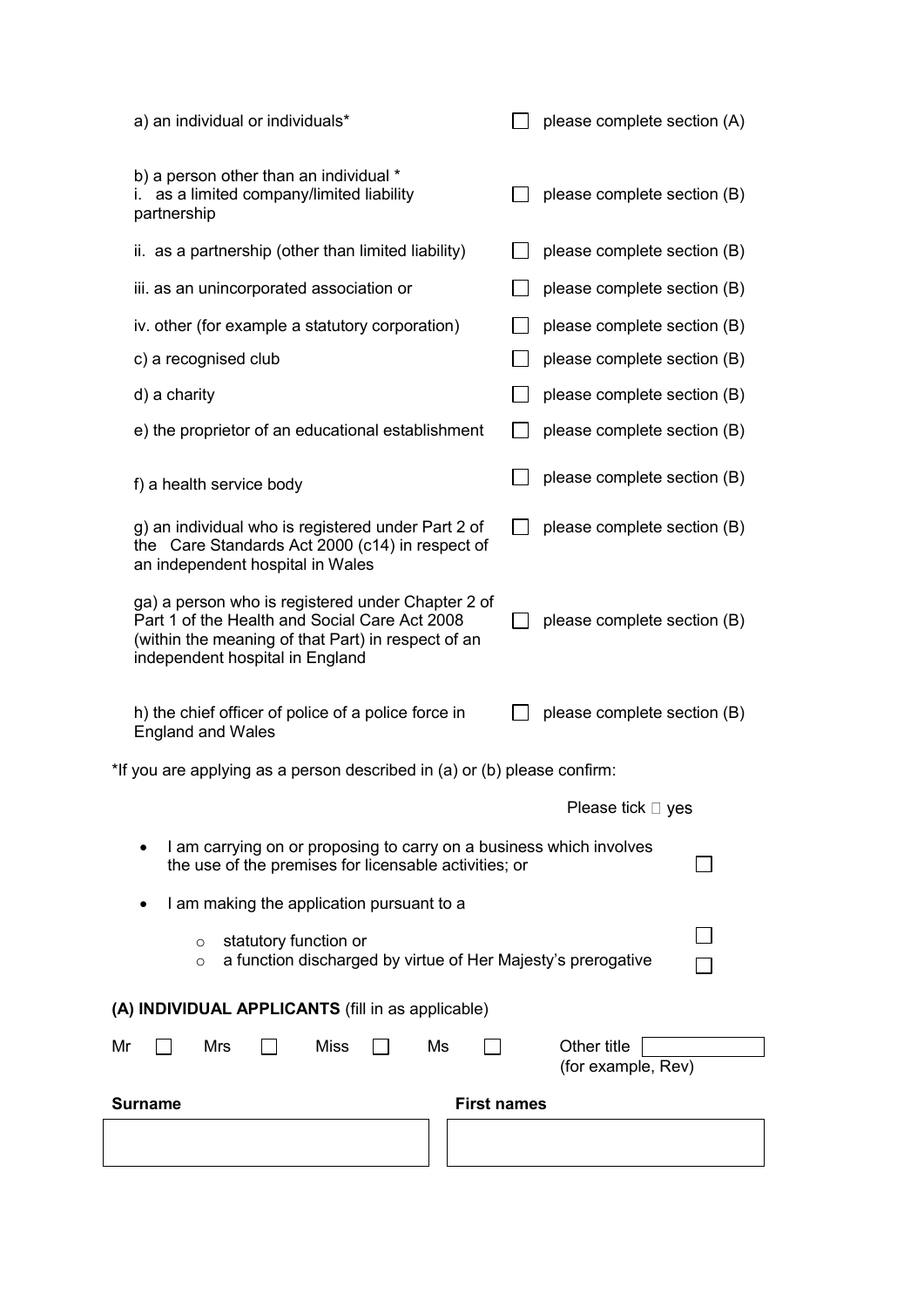| Date of birth | I am 18 years old or |
|---------------|----------------------|
|               |                      |

Please tick  $\square$  yes  $\Box$ 

# **over Nationality**

Where applicable (if demonstrating a right to work via the Home Office online right to work checking service), the 9-digit 'share code' provided to the applicant by that service (please see note 2 for information)

| <b>Current</b><br>residential<br>address if<br>different from<br>premises<br>address                                                                                                                                        |                                                        |  |  |  |  |
|-----------------------------------------------------------------------------------------------------------------------------------------------------------------------------------------------------------------------------|--------------------------------------------------------|--|--|--|--|
| Post town                                                                                                                                                                                                                   | Post code                                              |  |  |  |  |
| Daytime contact telephone number                                                                                                                                                                                            |                                                        |  |  |  |  |
| <b>E-mail address</b><br>(optional)                                                                                                                                                                                         |                                                        |  |  |  |  |
| <b>SECOND INDIVIDUAL APPLICANT</b> (fill in as applicable)                                                                                                                                                                  |                                                        |  |  |  |  |
| Mr<br><b>Mrs</b>                                                                                                                                                                                                            | Other title<br><b>Miss</b><br>Ms<br>(for example, Rev) |  |  |  |  |
| <b>Surname</b>                                                                                                                                                                                                              | <b>First names</b>                                     |  |  |  |  |
|                                                                                                                                                                                                                             |                                                        |  |  |  |  |
| Date of birth<br><b>Nationality</b>                                                                                                                                                                                         | Please tick $\square$ yes<br>I am 18 years old or      |  |  |  |  |
| Where applicable (if demonstrating a right to work via the Home Office online right to<br>work checking service), the 9-digit 'share code' provided to the applicant by that service<br>(please see note 2 for information) |                                                        |  |  |  |  |

| <b>Current</b><br>residential<br>address if |  |  |
|---------------------------------------------|--|--|
| different from<br>premises<br>address       |  |  |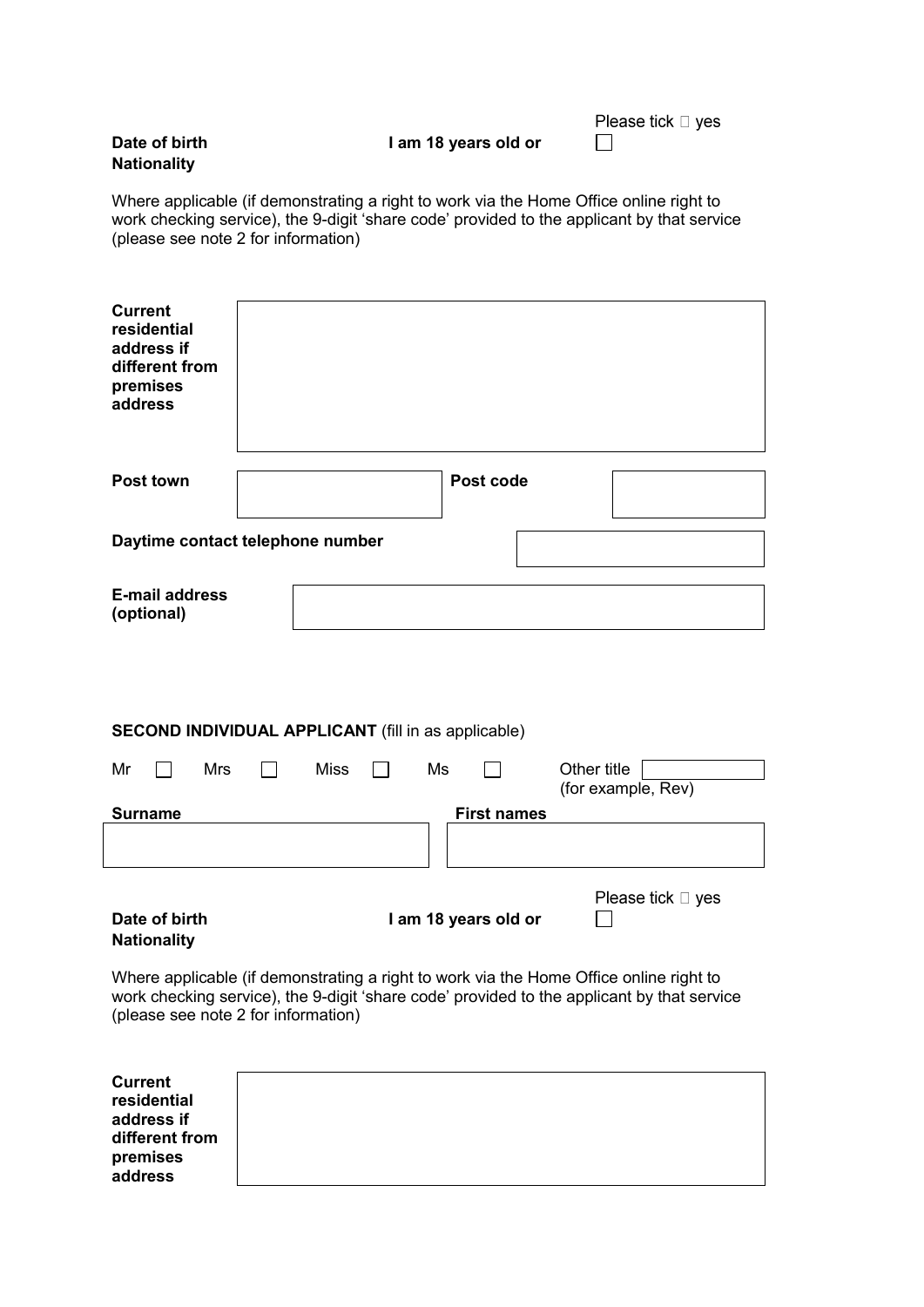| Post town                           |  | Post code |  |
|-------------------------------------|--|-----------|--|
| Daytime contact telephone number    |  |           |  |
| <b>E-mail address</b><br>(optional) |  |           |  |

# **(B) OTHER APPLICANTS**

Please provide name and registered address of applicant in full. Where appropriate please give any registered number. In the case of a partnership or other joint venture (other than a body corporate), please give the name and address of each party concerned.

| Name                                                                                               |
|----------------------------------------------------------------------------------------------------|
| Address                                                                                            |
| Registered number (where applicable)                                                               |
| Description of applicant (for example partnership, company, unincorporated association<br>$etc.$ ) |
| Telephone number (if any)                                                                          |
| E-mail address (optional)                                                                          |

| Part 3                                                                        | <b>Please</b> |
|-------------------------------------------------------------------------------|---------------|
| tick $\square$ yes                                                            |               |
| Are you the holder of the premises licence under an interim authority notice? |               |
| Do you wish the transfer to have immediate effect?                            |               |
| If not when would you like the transfer to take effect?<br>Month<br>Dav       | Year          |
|                                                                               | Please        |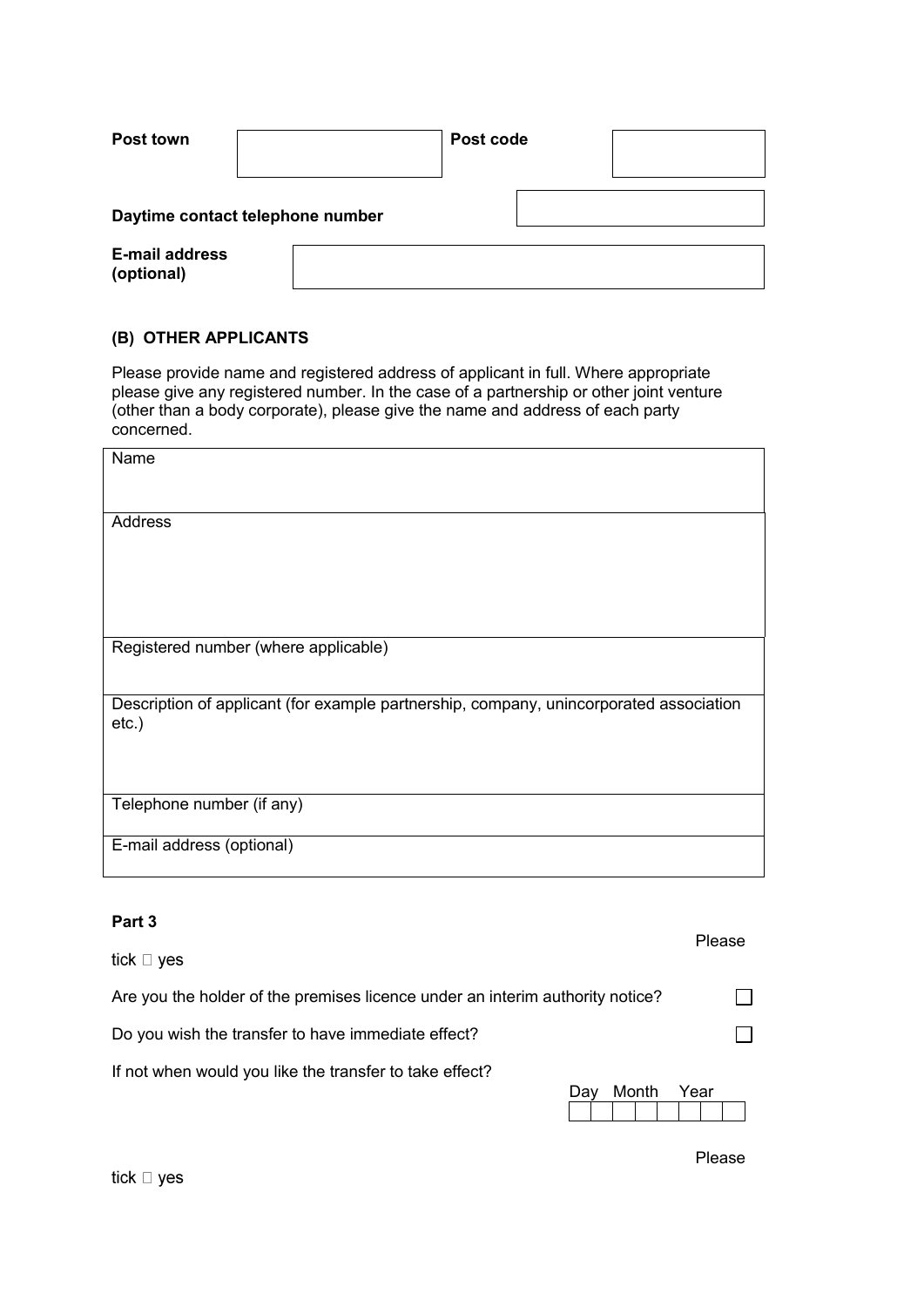I have enclosed the consent form signed by the existing premises licence holder

| If you have not enclosed the consent form referred to above please give the reasons why<br>not. What steps have you taken to try and obtain the consent?                                                                       |        |
|--------------------------------------------------------------------------------------------------------------------------------------------------------------------------------------------------------------------------------|--------|
|                                                                                                                                                                                                                                |        |
|                                                                                                                                                                                                                                |        |
|                                                                                                                                                                                                                                |        |
|                                                                                                                                                                                                                                |        |
|                                                                                                                                                                                                                                |        |
|                                                                                                                                                                                                                                | Please |
| tick $\square$ yes                                                                                                                                                                                                             |        |
| If this application is granted I would be in a position to use the premises during the<br>application period for the licensable activity or activities authorised by the licence<br>(see section 43 of the Licensing Act 2003) |        |
|                                                                                                                                                                                                                                | Please |
| tick $\square$ yes                                                                                                                                                                                                             |        |
| I have enclosed the premises licence                                                                                                                                                                                           |        |
| If you have not enclosed premises licence referred to above please give the reasons why<br>not.                                                                                                                                |        |
|                                                                                                                                                                                                                                |        |
|                                                                                                                                                                                                                                |        |
|                                                                                                                                                                                                                                |        |
|                                                                                                                                                                                                                                |        |
|                                                                                                                                                                                                                                |        |
|                                                                                                                                                                                                                                |        |
|                                                                                                                                                                                                                                |        |
|                                                                                                                                                                                                                                |        |
| I have made or enclosed payment of the fee<br>I have enclosed the consent form signed by the existing premises licence<br>holder or my statement as to why it is not enclosed                                                  |        |
| I have enclosed the premises licence or relevant part of it or explanation                                                                                                                                                     |        |
| I have sent a copy of this application to the chief officer of police today<br>I have sent a copy of this form to Home Office Immigration Enforcement                                                                          |        |
| today                                                                                                                                                                                                                          |        |
| Applicable to all individual applicants, including those in a partnership which<br>is not a limited liability partnership, but not companies or limited liability                                                              |        |

partnerships] I have included documents, or my Home Office online right to

 $\Box$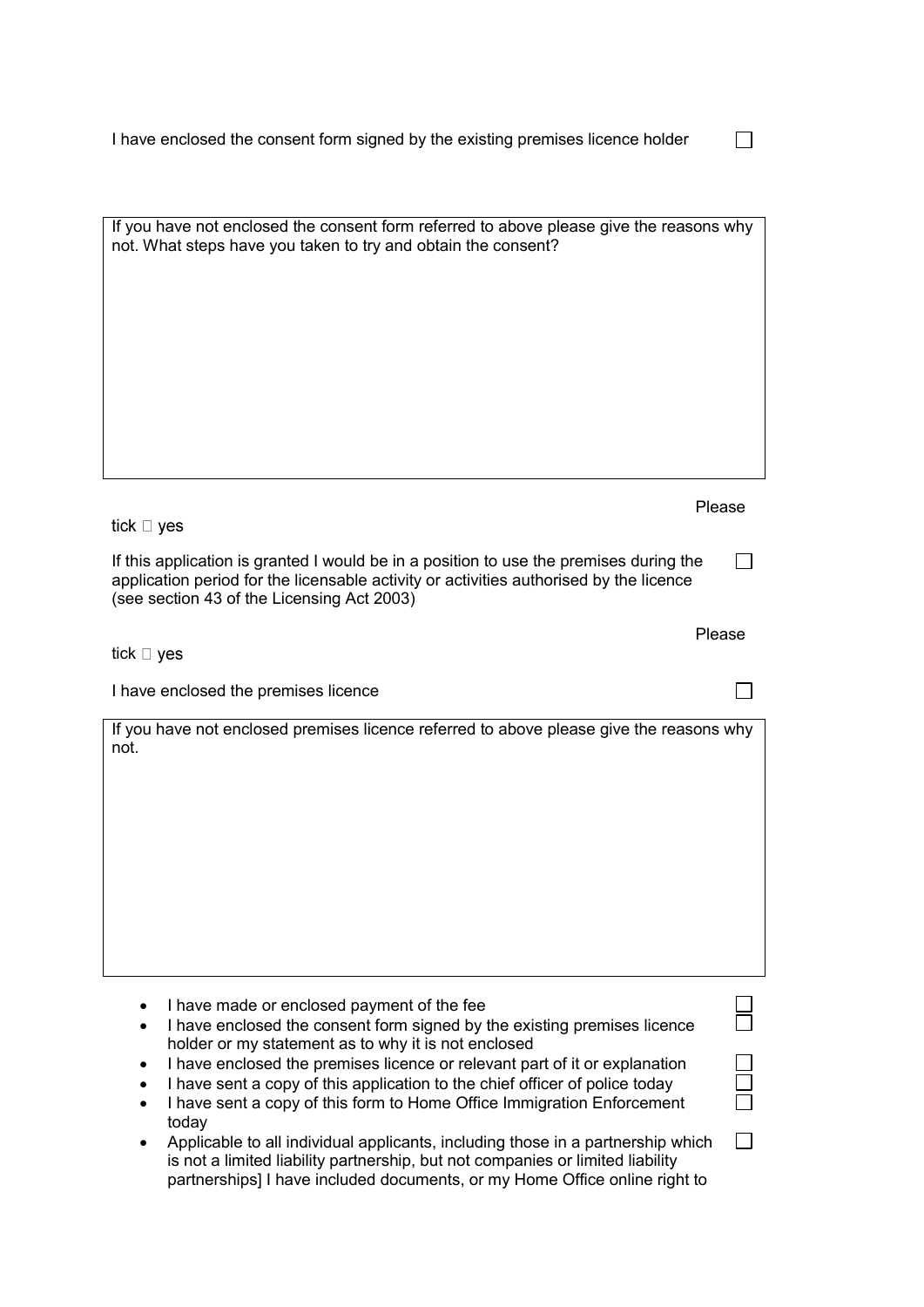work checking service share code, to demonstrate my entitlement to work in the United Kingdom (please read note 2)

**IT IS AN OFFENCE, UNDER SECTION 158 OF THE LICENSING ACT 2003, TO MAKE A FALSE STATEMENT IN OR IN CONNECTION WITH THIS APPLICATION. THOSE WHO MAKE A FALSE STATEMENT MAY BE LIABLE ON SUMMARY CONVICTION TO A FINE OF ANY AMOUNT.** 

**IT IS AN OFFENCE UNDER SECTION 24B OF THE IMMIGRATION ACT 1971 FOR A PERSON TO WORK WHEN THEY KNOW, OR HAVE REASONABLE CAUSE TO BELIEVE, THAT THEY ARE DISQUALIFIED FROM DOING SO BY REASON OF THEIR IMMIGRATION STATUS. THOSE WHO EMPLOY AN ADULT WITHOUT LEAVE OR WHO IS SUBJECT TO CONDITIONS AS TO EMPLOYMENT WILL BE LIABLE TO A CIVIL PENALTY UNDER SECTION 15 OF THE IMMIGRATION, ASYLUM AND NATIONALITY ACT 2006 AND, PURSUANT TO SECTION 21 OF THE SAME ACT, WILL BE COMMITTING AN OFFENCE WHERE THEY DO SO IN THE KNOWLEDGE, OR WITH REASONABLE CAUSE TO BELIEVE, THAT THE EMPLOYEE IS DISQUALIFIED.** 

I understand I am not entitled to be issued with a licence if I do not have the entitlement to live and work in the UK (or if I am subject to a condition preventing me from doing work relating to the carrying on of a licensable activity) and that my licence will become invalid if I cease to be entitled to live and work in the UK (please read guidance note 2)

**Part 4 – Signatures** (please read guidance note 3)

**Signature of applicant or applicant's solicitor or other duly authorised agent** (See guidance note 4). **If signing on behalf of the applicant please state in what capacity.**

| Signature                                                                                                                                                                                                            |
|----------------------------------------------------------------------------------------------------------------------------------------------------------------------------------------------------------------------|
| Date                                                                                                                                                                                                                 |
| Capacity                                                                                                                                                                                                             |
| For joint applicants signature of second applicant, second applicant's solicitor or<br>other authorised agent (please read guidance note 5). If signing on behalf of the<br>applicant please state in what capacity. |
| Signature                                                                                                                                                                                                            |

**Date** …………………………………………………………………………………………………

**Capacity** 

…………………………………………………………………………………………………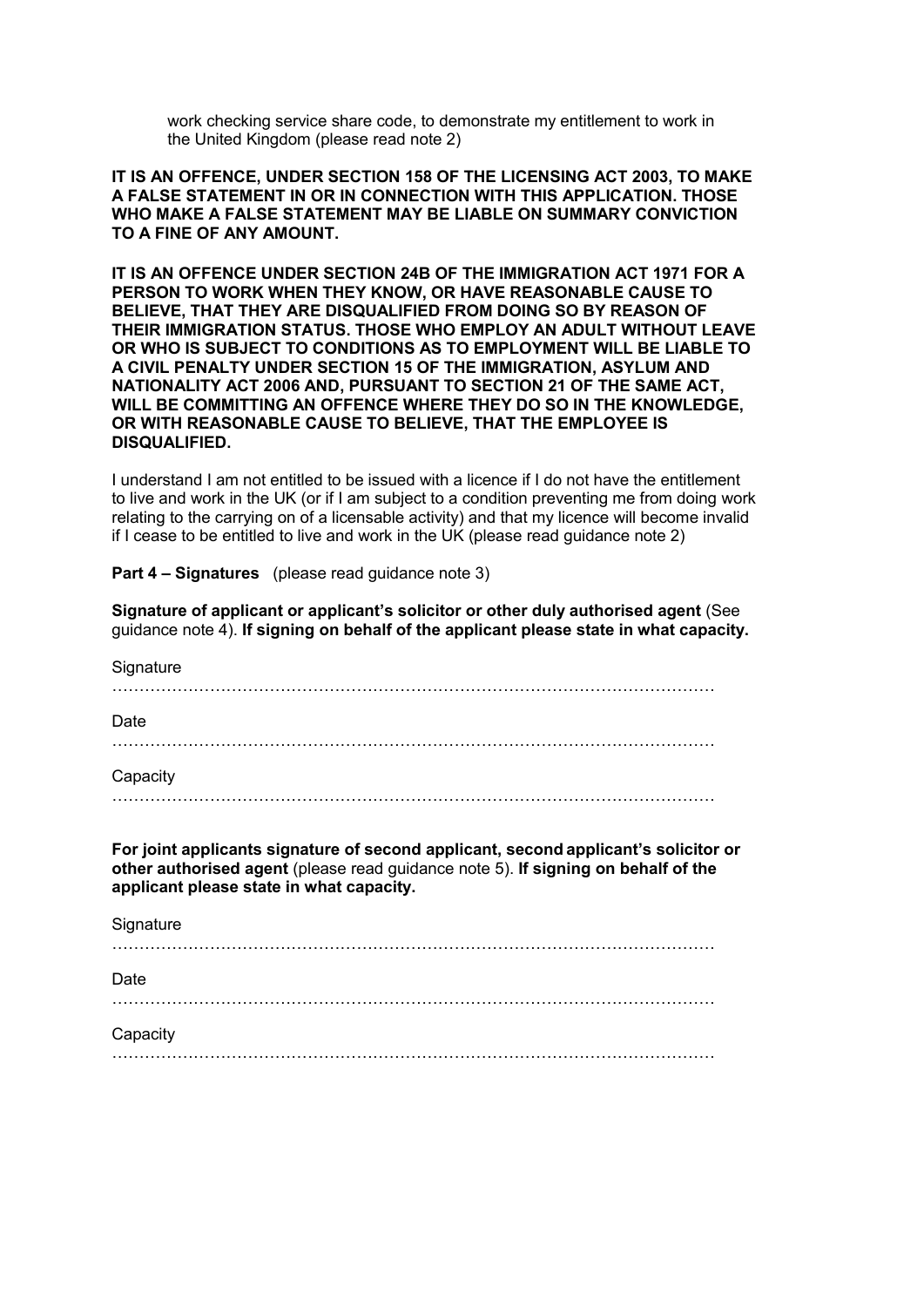| associated with this application (please read guidance note 6)                            | Contact name (where not previously given) and postal address for correspondence |  |
|-------------------------------------------------------------------------------------------|---------------------------------------------------------------------------------|--|
| Post town                                                                                 | <b>Post Code</b>                                                                |  |
| Telephone number (if any)                                                                 |                                                                                 |  |
| If you would prefer us to correspond with you by e-mail your e-mail address<br>(optional) |                                                                                 |  |

## **Notes for Guidance**

1. Describe the premises. For example the type of premises it is, its general situation and layout and any other information which would be relevant to the licensing objectives.

## **2. Right to work/immigration status for individual applicants and applications from partnerships which are not limited liability partnerships**:

A licence may not be held by an individual or an individual in a partnership which is not a limited liability partnership who:

- does not have the right to live and work in the UK; or
- is subject to a condition preventing him or her from doing work relating to the carrying on of a licensable activity.

Any premises licence issued on or after 6 April 2017 will lapse if the holder ceases to be entitled to work in the UK.

Applicants must demonstrate that they have the right to work in the UK and are not subject to a condition preventing them from doing work relating to the carrying on of a licensing activity. They do this in one of two ways: 1) by providing with this application copies or scanned copies of the documents listed below (which do not need to be certified), or 2) by providing their 'share code' to enable the licensing authority to carry out a check using the Home Office online right to work checking service (see below).

## **Documents which demonstrate entitlement to work in the UK**

- An expired or current passport showing the holder, or a person named in the passport as the child of the holder, is a British citizen or a citizen of the UK and Colonies having the right of abode in the UK [please see note below about which sections of the passport apply].
- An expired or current passport or national identity card showing the holder, or a person named in the passport as the child of the holder, is a national of a European Economic Area country or Switzerland.
- A Registration Certificate or document certifying permanent residence issued by the Home Office to a national of a European Economic Area country or Switzerland.
- A Permanent Residence Card issued by the Home Office to the family member of a national of a European Economic Area country or Switzerland.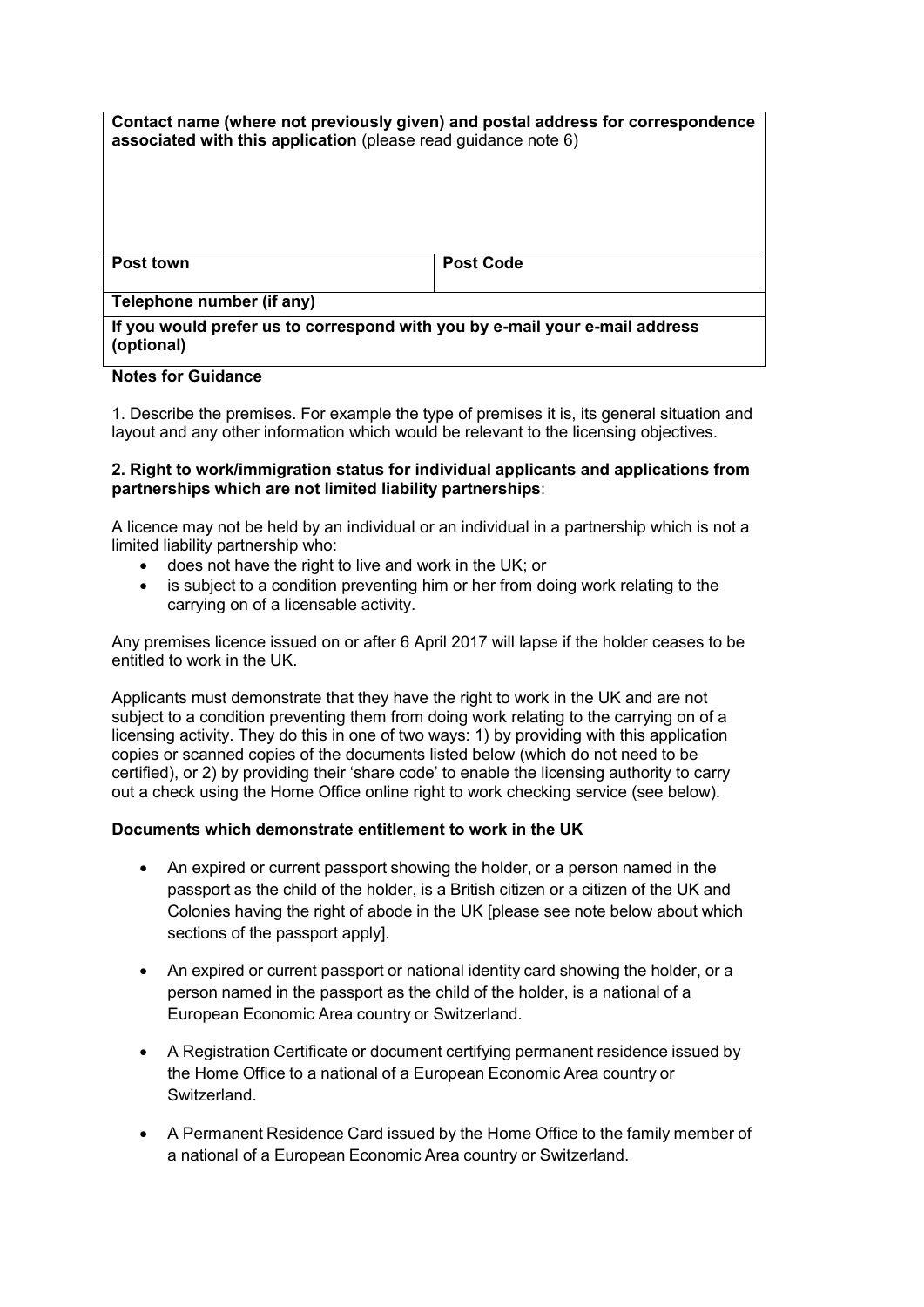- A **current** Biometric Immigration Document (Biometric Residence Permit) issued by the Home Office to the holder indicating that the person named is allowed to stay indefinitely in the UK, or has no time limit on their stay in the UK.
- A **current** passport endorsed to show that the holder is exempt from immigration control, is allowed to stay indefinitely in the UK, has the right of abode in the UK, or has no time limit on their stay in the UK.
- A **current** Immigration Status Document issued by the Home Office to the holder with an endorsement indicating that the named person is allowed to stay indefinitely in the UK or has no time limit on their stay in the UK, **when produced in combination with** an official document giving the person's permanent National Insurance number and their name issued by a Government agency or a previous employer.
- A birth or adoption certificate issued in the UK, **together with** an official document giving the person's permanent National Insurance number and their name issued by a Government agency or a previous employer.
- A birth or adoption certificate issued in the Channel Islands, the Isle of Man or Ireland **when produced in combination with** an official document giving the person's permanent National Insurance number and their name issued by a Government agency or a previous employer.
- A certificate of registration or naturalisation as a British citizen, **when produced in combination with** an official document giving the person's permanent National Insurance number and their name issued by a Government agency or a previous employer.
- A **current** passport endorsed to show that the holder is allowed to stay in the UK and is currently allowed to work and is not subject to a condition preventing the holder from doing work relating to the carrying on of a licensable activity.
- A **current** Biometric Immigration Document (Biometric Residence Permit) issued by the Home Office to the holder which indicates that the named person can currently stay in the UK and is allowed to do the work in question.
- A **current** Residence Card issued by the Home Office to a person who is not a national of an EEA state or Switzerland but who is a family member of such a national or who has derivative rights or residence.
- A **current** Immigration Status Document containing a photograph issued by the Home Office to the holder with an endorsement indicating that the named person may stay in the UK, and is allowed to work and is not subject to a condition preventing the holder from doing work relating to the carrying on of a licensable activity **when produced in combination with** an official document giving the person's permanent National Insurance number and their name issued by a Government agency or a previous employer.
- A Certificate of Application, **less than 6 months old**, issued by the Home Office under regulation 18(3) or 20(2) of the Immigration (European Economic Area) Regulations 2016, to a person who is not a national of an EEA state or Switzerland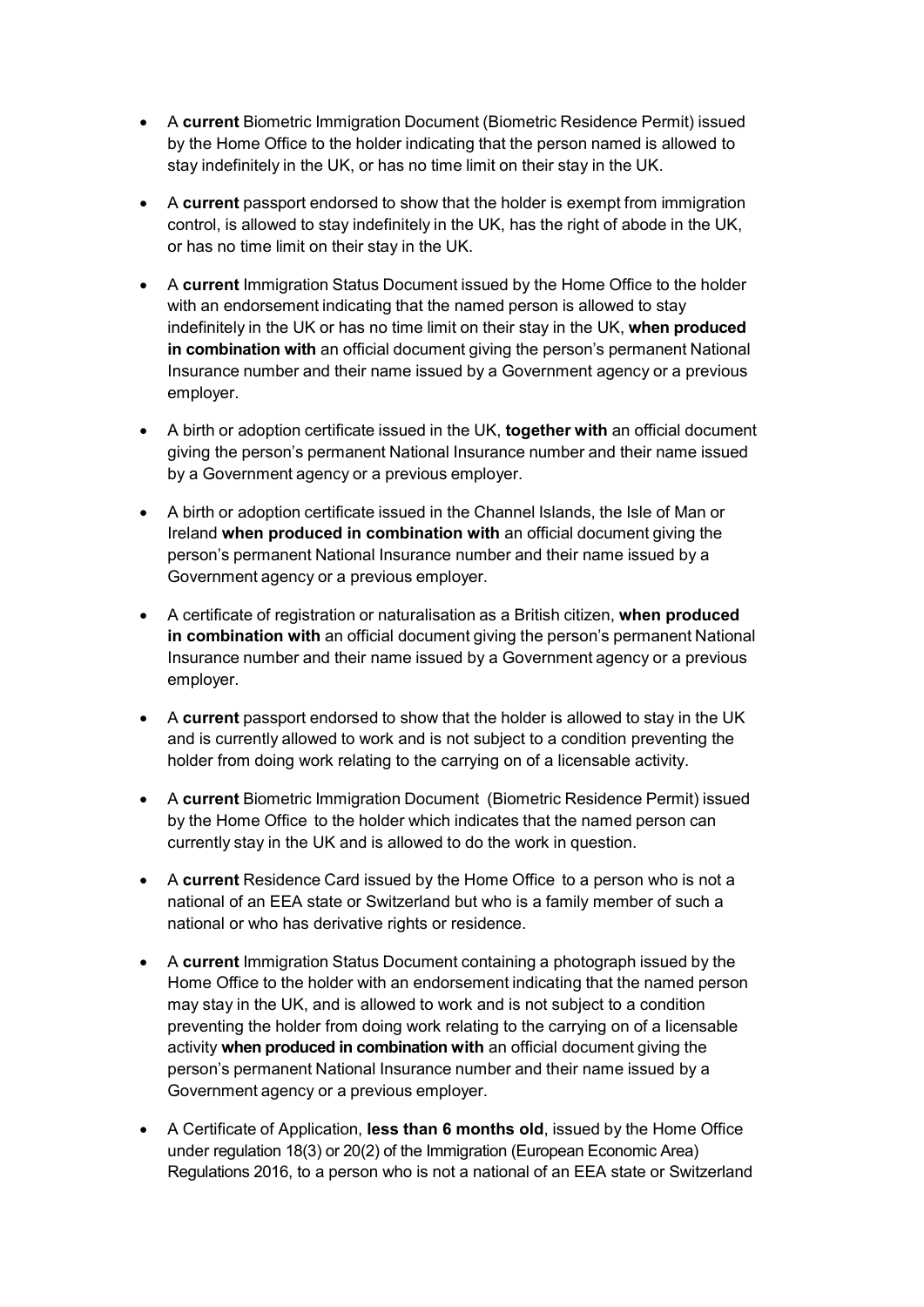but who is a family member of such a national or who has derivative rights of residence.

- Reasonable evidence that the person has an outstanding application to vary their permission to be in the UK with the Home Office such as the Home Office acknowledgement letter or proof of postage evidence, or evidence that the person has an appeal or administrative review pending on an immigration decision, such as an appeal or administrative review reference number.
- Reasonable evidence that a person who is not a national of an EEA state or Switzerland but who is a family member of such a national or who has derivative rights of residence in exercising treaty rights in the UK including:
	- $\circ$  evidence of the applicant's own identity such as a passport,
	- $\circ$  evidence of their relationship with the EEA family member e.g. a marriage certificate, civil partnership certificate or birth certificate, and
	- o evidence that the EEA national has a right of permanent residence in the UK or is one of the following if they have been in the UK for more than 3 months:

 (i) working e.g. employment contract, wage slips, letter from the employer,

 (ii) self-employed e.g. contracts, invoices, or audited accounts with a bank,

 (iii) studying e.g. letter from the school, college or university and evidence

of sufficient funds; or

(iv) self-sufficient e.g. bank statements.

Family members of EEA nationals who are studying or financially independent must also provide evidence that the EEA national and any family members hold comprehensive sickness insurance in the UK. This can include a private medical insurance policy, an EHIC card or an S1, S2 or S3 form.

**Original documents must not be sent to licensing authorities.** If the document copied is a passport, a copy of the following pages should be provided:

- (i) any page containing the holder's personal details including nationality;
- (ii) any page containing the holder's photograph;
- (iii) any page containing the holder's signature;
- (iv) any page containing the date of expiry; and

 (v) any page containing information indicating the holder has permission to enter or remain in

the UK and is permitted to work.

If the document is not a passport, a copy of the whole document should be provided.

Your right to work will be checked as part of your licensing application and this could involve us checking your immigration status with the Home Office. We may otherwise share information with the Home Office. Your licence application will not be determined until you have complied with this guidance.

## **Home Office online right to work checking service**

As an alternative to providing a copy of the documents listed above, applicants may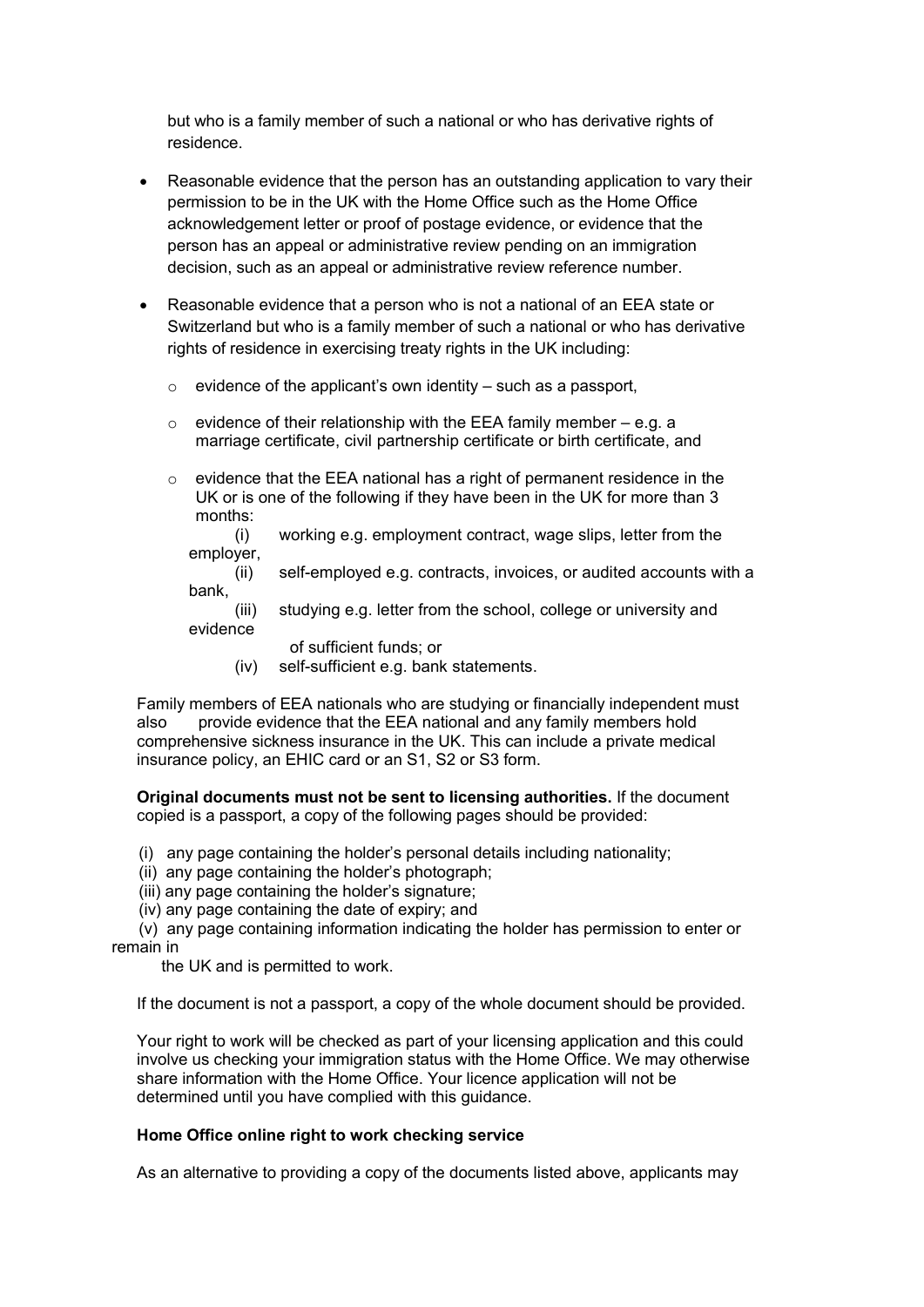demonstrate their right to work by allowing the licensing authority to carry out a check with the Home Office online right to work checking service.

To demonstrate their right to work via the Home Office online right to work checking service, applicants should include in this application their 9-digit share code (provided to them upon accessing the service at [https://www.gov.uk/prove-right-to-work\)](https://www.gov.uk/prove-right-to-work) which, along with the applicant's date of birth (provided within this application), will allow the licensing authority to carry out the check.

In order to establish the applicant's right to work, the check will need to indicate that the applicant is allowed to work in the United Kingdom and is not subject to a condition preventing them from doing work relating to the carrying on of a licensable activity.

An online check will not be possible in all circumstances because not all applicants will have an immigration status that can be checked online. The Home Office online right to work checking service sets out what information and/or documentation applicants will need in order to access the service. Applicants who are unable to obtain a share code from the service should submit copy documents as set out above.

3. The application form must be signed.

4. An applicant's agent (for example solicitor) may sign the form on their behalf provided that they have actual authority to do so.

5. Where there is more than one applicant, both applicants or their respective agents must sign the application form.

6. This is the address which we shall use to correspond with you about this application.